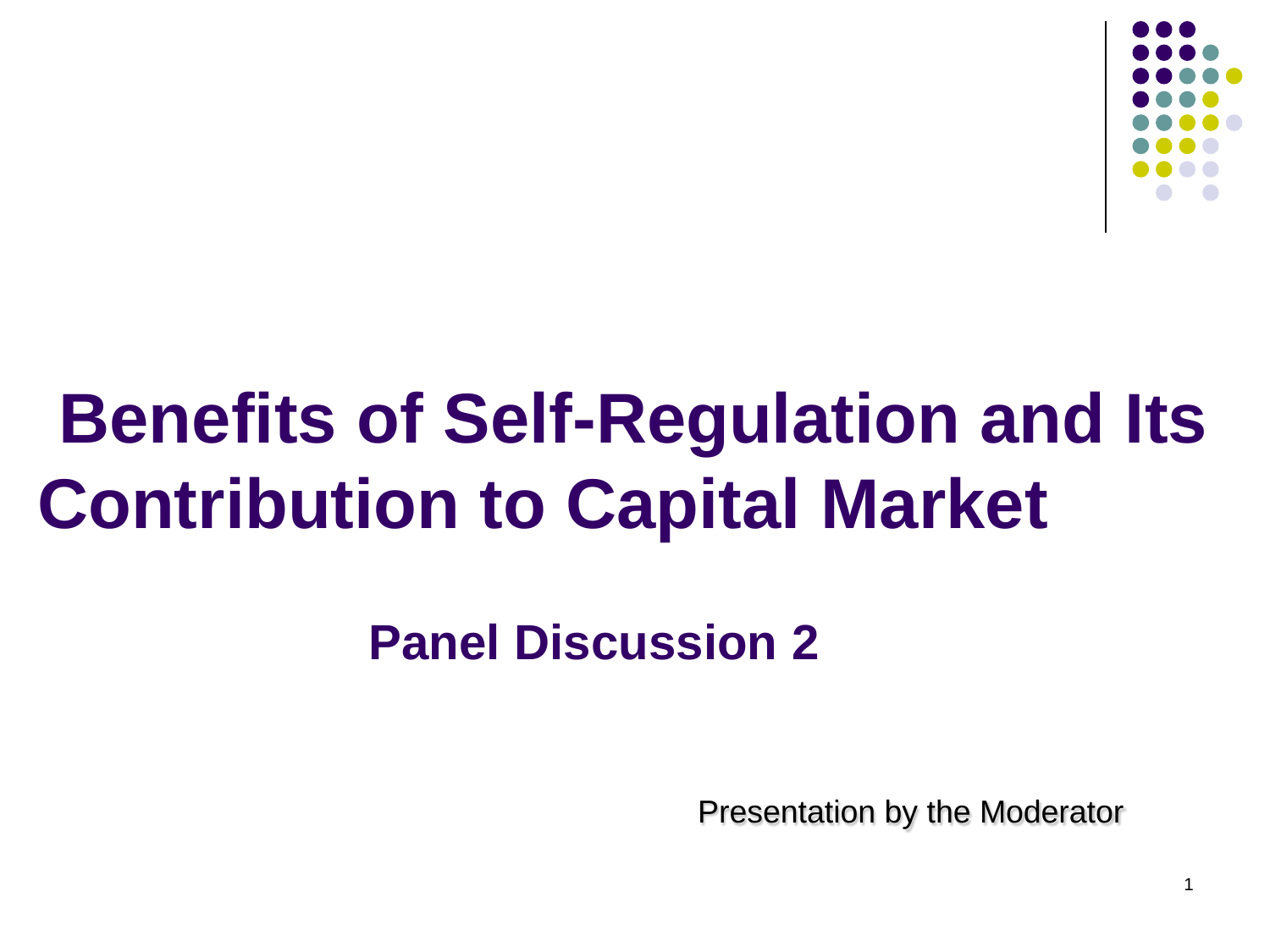### **The IOSCO Objectives and Principles of Securities Regulation**

#### *IOSCO's three core objectives:*

- **ü** Taking actions that protect investors
- ü Ensuring that markets are fair, efficient and transparent
- **ü** Reducing systemic risk

#### *IOSCO Principles for Self-Regulation (Principle 9)*

Where the regulatory system makes use of Self-Regulatory Organizations (SROs) that exercise some direct oversight responsibility for their respective areas of competence, such SROs should be subject to the oversight of the Regulator and should observe standards of fairness and confidentiality when exercising powers and delegated responsibilities.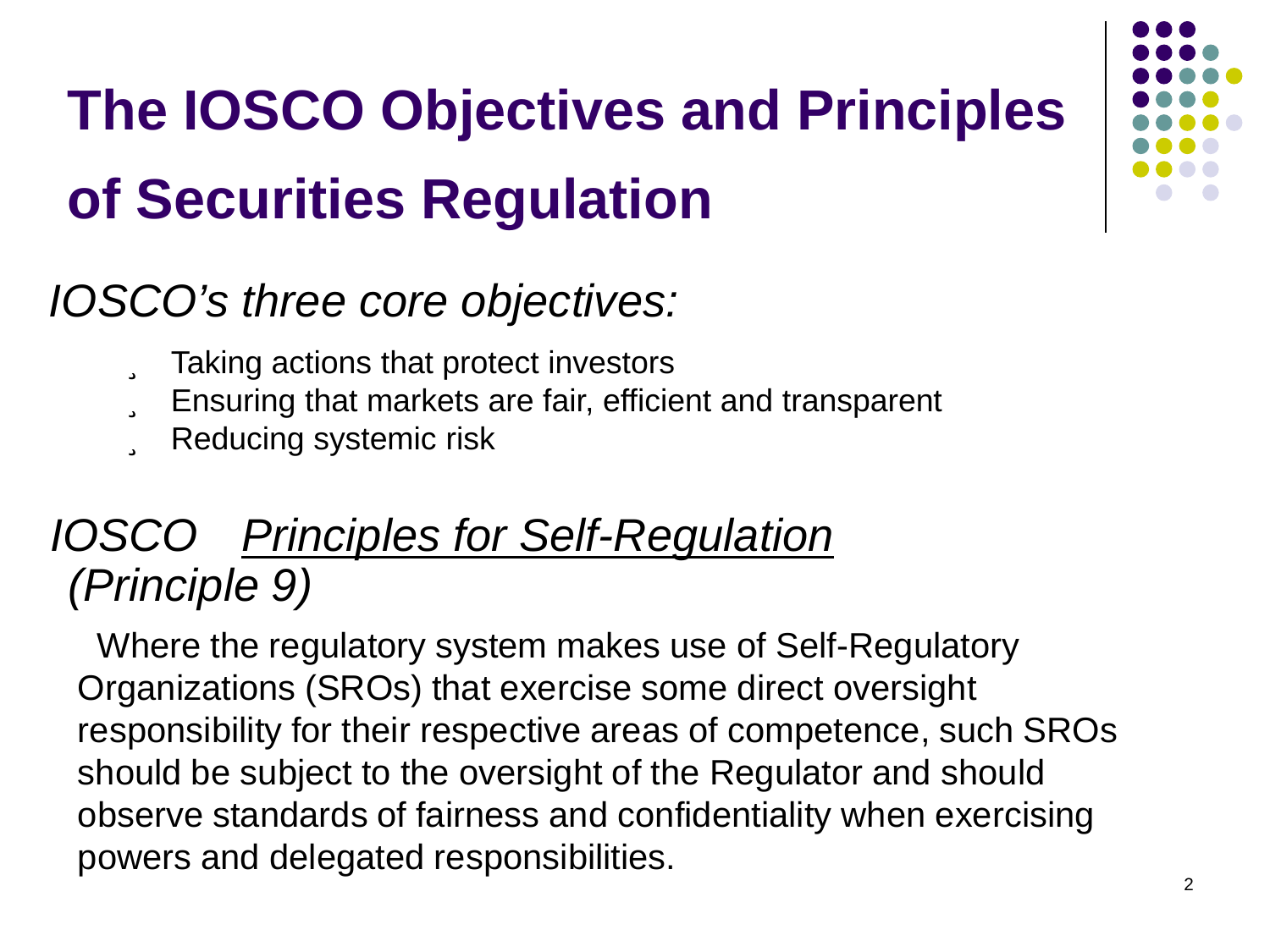# **The advantages of SROs**



#### **I** Adjacency to the market and market users

üSROs may be able to respond more quickly and flexibly than the government authority to changing market conditions using their expertise and knowledge of business practice

#### **I** Cost saving effect

**ülndustry bears a substantial part of regulatory costs, through:** 

- Ø Expanding regulatory resources at a lower cost to taxpayers, and
- Ø Avoiding unnecessary regulation costs

#### Incorporating ethical standards in regulation

üMoral and ethics (areas difficult to be specified by law) can be covered by self-regulation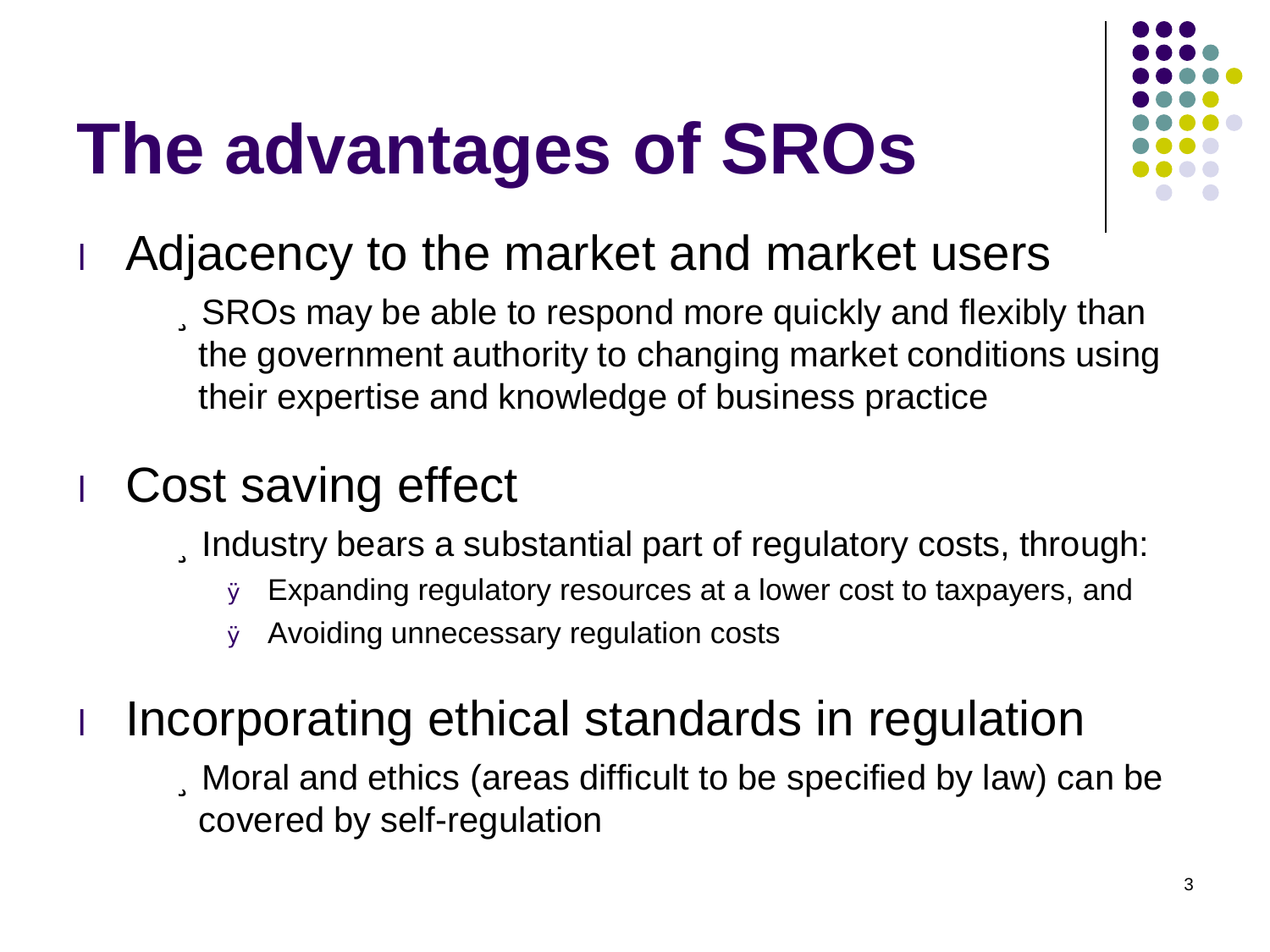# **SROs' Constraints**



### **I** Conflict of interest

- **ü** Profit making vs. Investor protection
- ü Industry's self-interests might distort regulation or its enforcement

### Regulatory duplication and loopholes

- ü Regulatory duplication caused by multiple tier regulation.
- ü Regulatory loopholes due to unclear demarcation of authority among government regulators and SROs, and among SROs.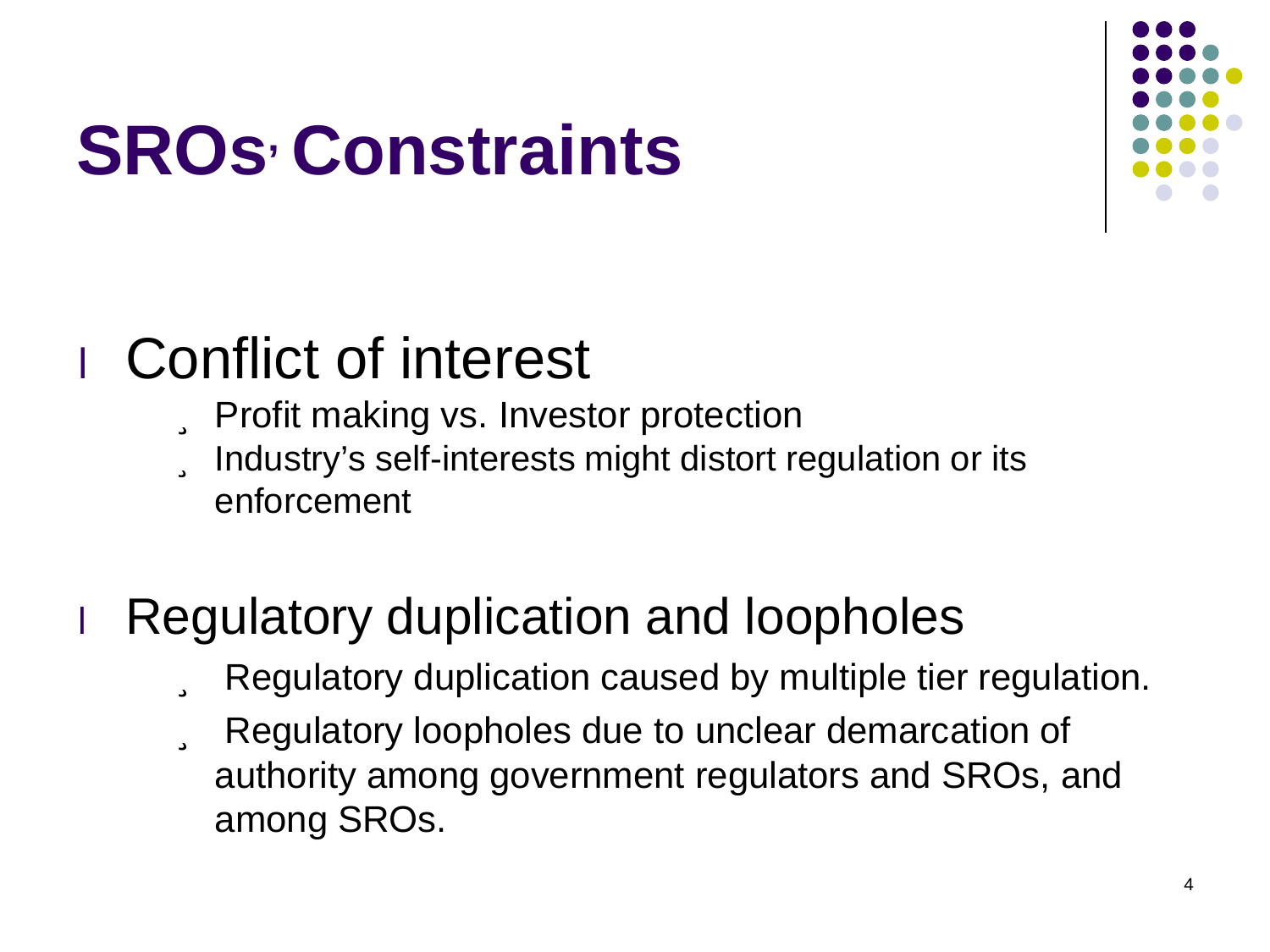# **Models of SROs**



| Model 1 | Where there is a clear delegation from legislative/regulatory<br>authorities granting the power to enact rules to a self<br>regulation organization, with those rules becoming a part of<br>the legal framework                                                |
|---------|----------------------------------------------------------------------------------------------------------------------------------------------------------------------------------------------------------------------------------------------------------------|
| Model 2 | Where there is the possibility for a regulatory authority to<br>approve rules enacted by professionals, with those rules<br>becoming a part of the legal framework;                                                                                            |
| Model 3 | Where rules enacted by professionals (guidance,<br>recommendations, rules for functioning of regulated<br>markets) are not embedded in the legal framework but are<br>nevertheless considered as relevant references by<br>legislative authority and/or courts |
| Model 4 | Where rules enacted by professionals (recommendations,<br>market practices and standards) are used as reference by<br>the industry on a voluntary or contractual basis                                                                                         |

-Classification by IOSCO SROCC SRO WG-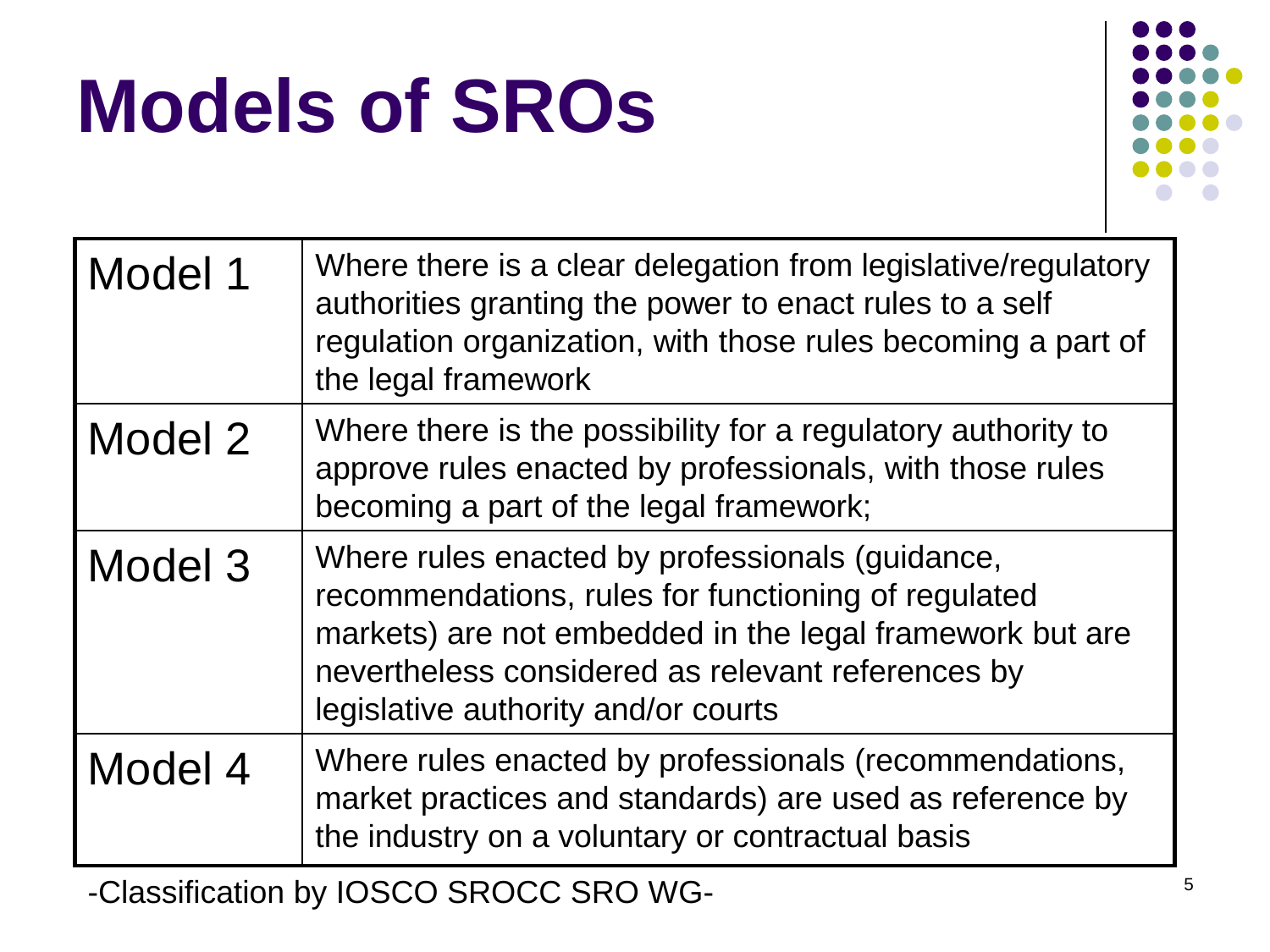### **Type of SROs**

#### **– IOSCO SROCC members**

| Organization type            | <b>SROCC members of ASF Jurisdictions *</b>                                                                                                                                                                                                                                                                                                                                                                                                                                                                                                                                               |                | Total numbers of<br><b>SROCC</b> members |
|------------------------------|-------------------------------------------------------------------------------------------------------------------------------------------------------------------------------------------------------------------------------------------------------------------------------------------------------------------------------------------------------------------------------------------------------------------------------------------------------------------------------------------------------------------------------------------------------------------------------------------|----------------|------------------------------------------|
| Exchanges                    | Australian Securities Exchange<br>Bombay Stock Exchange Limited<br>Bursa Malaysia<br><b>Gre Tai Securities Market</b><br>Hong Kong Exchange and clearing Limited.<br>Indonesia Stock Exchange<br><b>Istanbul Stock Exchange</b><br>Korea Exchange (KRX)<br>MCX Stock Exchange Limited (MCX-SX)<br>Multi Commodity Exchange<br>National Stock Exchange<br>Osaka Securities Exchange Co., Ltd<br>Shanghai Stock Exchange<br>Shenzhen Stock Exchange<br>Taiwan Futures Exchange (TAIFEX)<br>Taiwan Stock Exchange Corp.<br>The Stock Exchange of Thailand<br>Tokyo Stock Exchange Group, Inc | 18             | 46                                       |
| <b>Association type SROs</b> | Association of Capital market Intermediary<br>Institutions of Turkey<br>Japan Securities Dealers Association<br>Korea Financial Investment Association<br><b>Taiwan Securities Association</b>                                                                                                                                                                                                                                                                                                                                                                                            | $\overline{4}$ | 14                                       |
| Investor protection funds    |                                                                                                                                                                                                                                                                                                                                                                                                                                                                                                                                                                                           | $\Omega$       | 5                                        |
| <b>Clearing houses</b>       |                                                                                                                                                                                                                                                                                                                                                                                                                                                                                                                                                                                           | $\mathbf 0$    | $\overline{4}$                           |

\* No SROCC members from New Zealand and Philippines

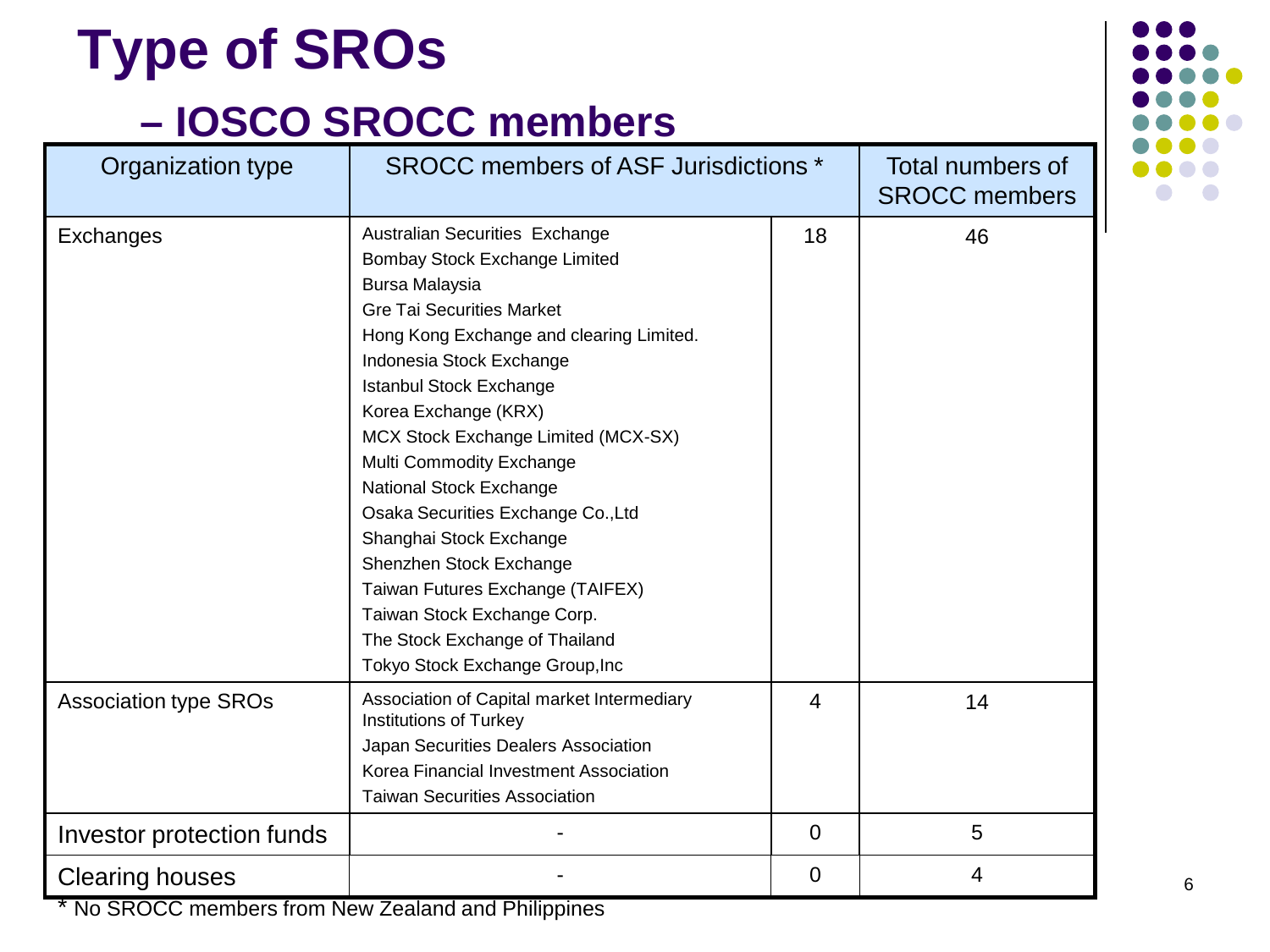## **Studies on SROs**



**I** Model For Effective Regulation

(SROCC 2000)

**Best Practices for Self-Regulatory Organizations** 

(ICSA 2006)

**I IOSCO SROCC Working Group on Self-Regulation** - Survey on the Structure of Self-Regulatory Organizations-

(SROCC 2009)

**I** Self-Regulation in Securities Markets (forthcoming) (World Bank 2010)